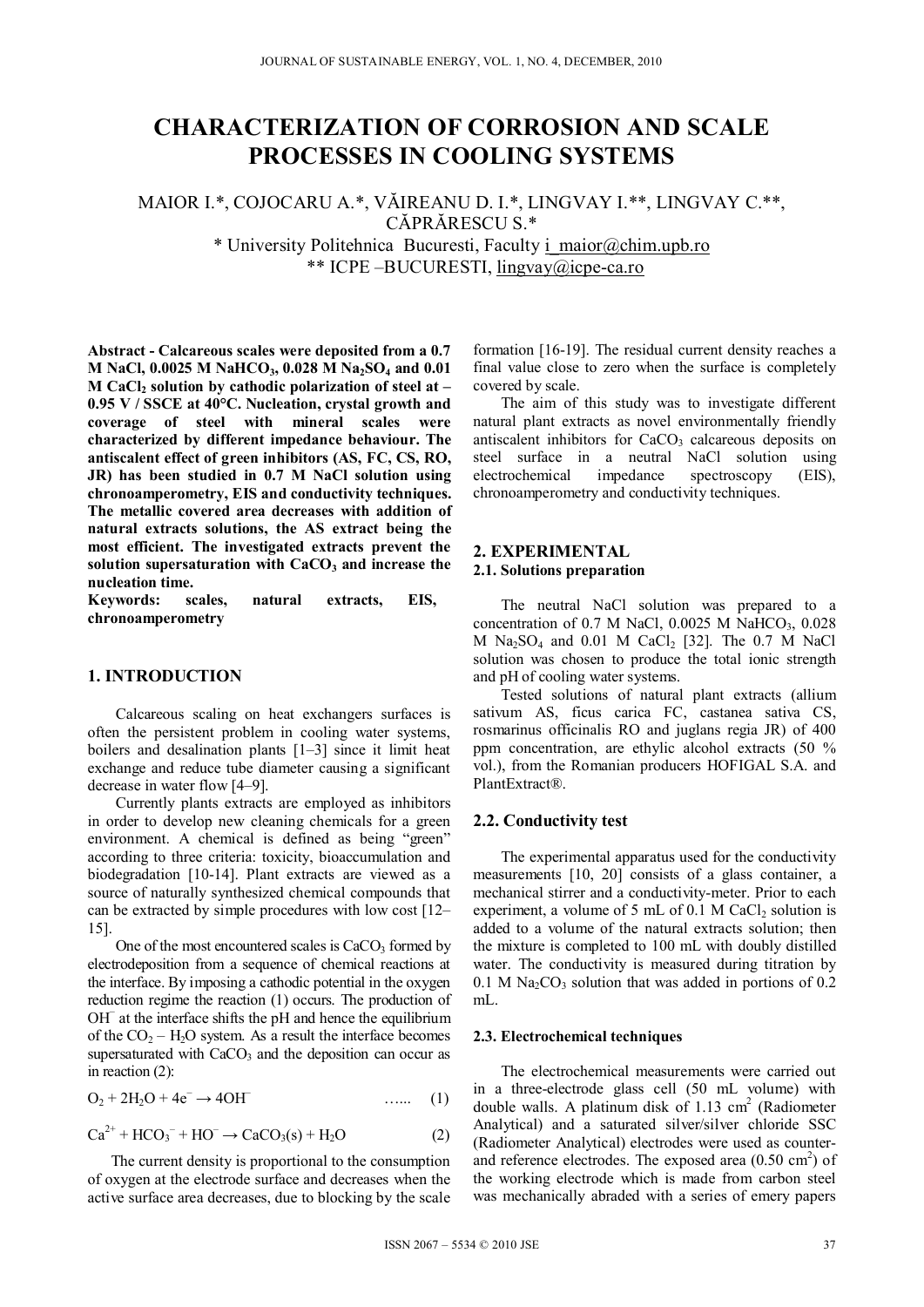of variable grades. The samples were then washed thoroughly with double distilled water.

Chronoamperometry and EIS measurements were achieved using a VoltaLab 40 PGZ301 potentiostat (Radiometer Analytical), connected with a computer that use VoltaMaster 4.0 software for data acquisition and processing.

Chronoamperometry curves were carried out by polarizing the steel electrode to  $-0.95$  V / SSC in the brine tested solution for a total time of 24 hours. The electrochemical impedance spectra were plotted at the OCP value during chronoamperometry measurements after 1, 3, 6 and 24 hours.

Electrochemical impedance spectroscopy (EIS) was carried out at the OCP in the frequency range 100 kHz – 100 mHz with a sinusoidal potential perturbation of 10 mV amplitude. The data of impedance spectra results were fitted using ZView software on several equivalent circuits.

## **3. Results and Discussions 3.1. Conductivity measurements**

In order to evaluate the capacity of a certain compound to inhibit the scale formation, Drela et al. [10] developed a rapid and simple chemical test based on the solution conductivity measurements while  $CaCO<sub>3</sub>$  is being precipitated from CaCl<sub>2</sub> solution by addition of Na<sub>2</sub>CO<sub>3</sub>.



## Fig. 1. Dependence of conductivity of 0.1M CaCl<sub>2</sub> solution with the amount of Na<sub>2</sub>CO<sub>3</sub> added in the absence and **in the presence of various natural extracts (AS, CS, FC, RO, JR)**

Figure 1 shows the variation of conductivity for 0.1M CaCl<sub>2</sub> solution with the amount of added  $0.1M$  Na<sub>2</sub>CO<sub>3</sub> solution in the absence and in the presence of various investigated natural extracts (AS, CS, FC, RO, JR) of 400 ppm concentration. One can notice that the conductivity of the  $0.1M$  CaCl<sub>2</sub> solution increases linearly with increasing the added amount of the  $0.1M$  Na<sub>2</sub>CO<sub>3</sub> solution; this increase continues up to a maximum point then the solution becomes supersaturated due to the rapid precipitation of  $CaCO<sub>3</sub>$  and results a conductivity decrease. After complete precipitation, further addition of  $Na<sub>2</sub>CO<sub>3</sub>$  leads to more ions generation in the solution that increases again the conductivity.

However, Figure 1 reveals that the presence of 400 ppm AS, CS and RO extracts shifts the maximum point to a higher amount of  $Na<sub>2</sub>CO<sub>3</sub>$ . These natural extracts impede the supersaturation; therefore the process may be attributed to the adsorption of the extracted molecules onto the active sites of the growing crystals and thus

causing the dispersion of suspended solids which reduces the rate of crystal growth [20].

The adsorption could take place on multiple paths: (a) electrostatic attraction between the charged particles and chemical extract constituents; (b) dipole-type interaction between unshared electrons pairs from extracted molecules and growing particles; (c)  $\pi$ -interaction with particles surfaces or (d) combination of all [20].

#### **3.2. Chronoamperometry measurements**

The mineral scales formed on metal surfaces under cathodic polarization at the diffusion limiting current density of oxygen cover the active surface area available for the electrochemical reactions and consequently reduce the current density [11-13, 20].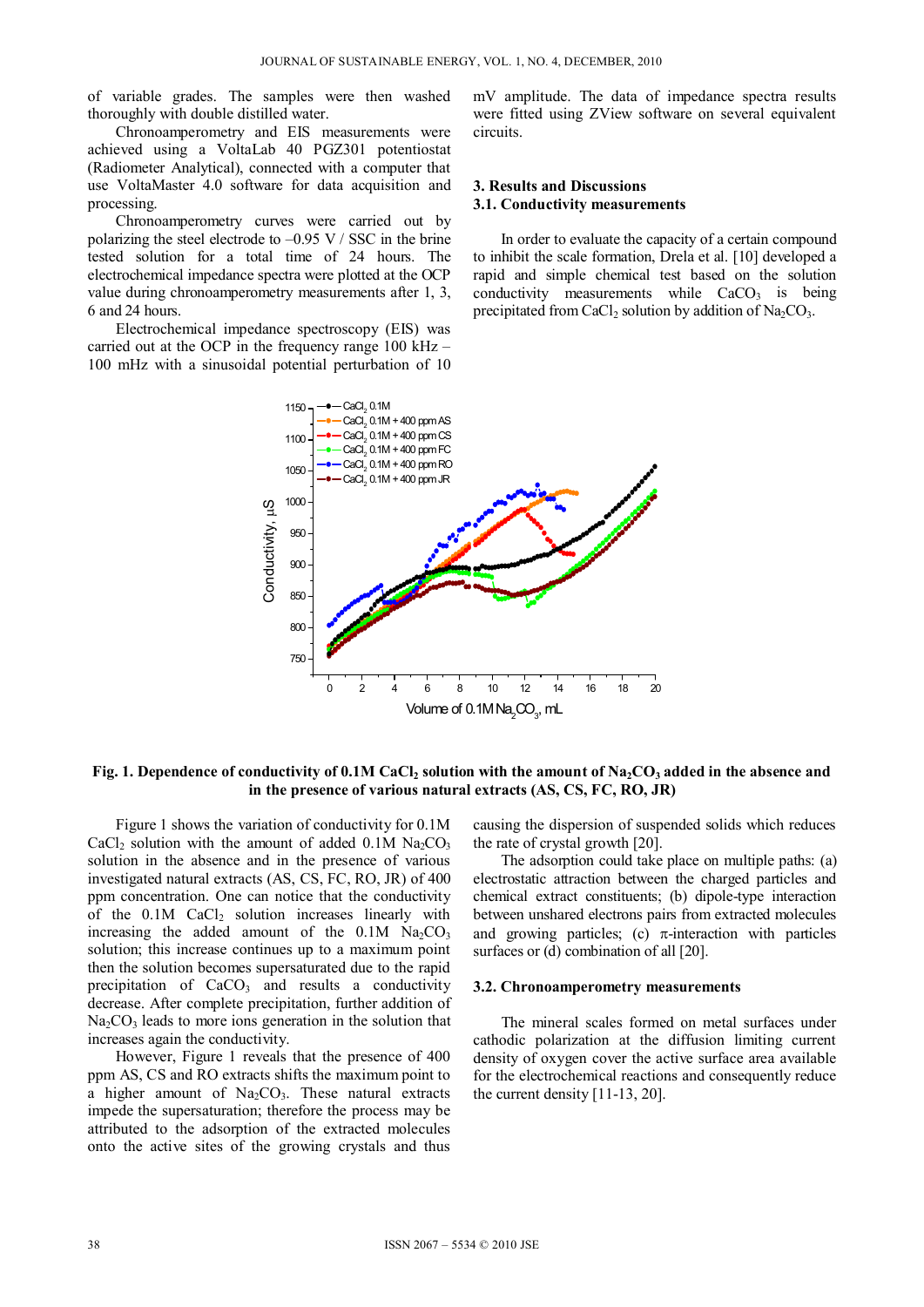

# **Fig. 2. Chronoamperometry curves plotted for polarized steel electrode in the 0.7 M NaCl brine solution in the absence and the presence of AS and FC natural extracts at 40°C**

The chronoamperometry curve plotted for polarized steel electrode in the 0.7 M NaCl brine solution in the absence and the presence of AS and FC natural extracts at 40°C is shown in Figure 2. As can be seen, the plot can be separated into three regions: (1) nucleation, (2) crystal growth and (3) total coverage of the electrode surface. During the first stage, the initial current decrease is attributed to the decrease of the oxygen reduction rate.

The cathodic scaling process is initialized by increasing the pH near the electrode surface due to the reduction of the dissolved oxygen. The resulting HO<sup>-</sup> ions determine the  $CaCO<sub>3</sub>$  nuclei to begin the nucleation and crystallization on the electrode surface. In the second stage, the current decreases linearly indicating that the constituted nuclei were growing and partial cover the electrode surface.

In the third stage, the current reach a limiting value of 35 µA and 150 µA, respectively, after 7 hours that practically define the deposition time when total coverage of metal surface was obtained. The lower value of limiting current suggests that the surface coverage is porous.

From Figure 2 results that the addition of 400 ppm natural extract of AS and FC to the brine solution first increases the nucleation time and then decreases the crystals growth rate. On the other hand, a better behavior presents the AS extract, because changing in the current values is very low, between  $300$  and  $150 \mu A$ , and it became rapidly constant (after 180 minutes).

## **3.3. Electrochemical impedance spectroscopy measurements**

In Figure 3 are presented the Nyquist diagrams plotted at the OCP value in 0.7 M NaCl brine solution for the steel electrode after cathodic polarization at  $-0.95$ 

V / SSC, initial, after 1 and 3 hours (nucleation and crystal growth, respectively) and after 24 hours (complete coverage of the electrode surface).



 **Fig 3. Nyquist diagrams plotted at OCP value in 0.7 M NaCl solution for the steel electrode after polarization at –0.95 V/SSC at different exposure time** 

In all cases, the Nyquist plots consists of two depressed capacitive semicircles, first at higher frequencies followed by another one at low frequencies corresponding to the crystal growth step. As seen from Figure 3, the diameter of the obtained semicircles increases with exposure time that means a significant increase of electrode impedance modulus. This suggests that the electrode surface has been changed by exposure to a scaling environment due to the formation of an adherent and compact deposit with insulator character [15].

Notice that there are two time constants in these plots. This fact leads to the conclusion that at the interface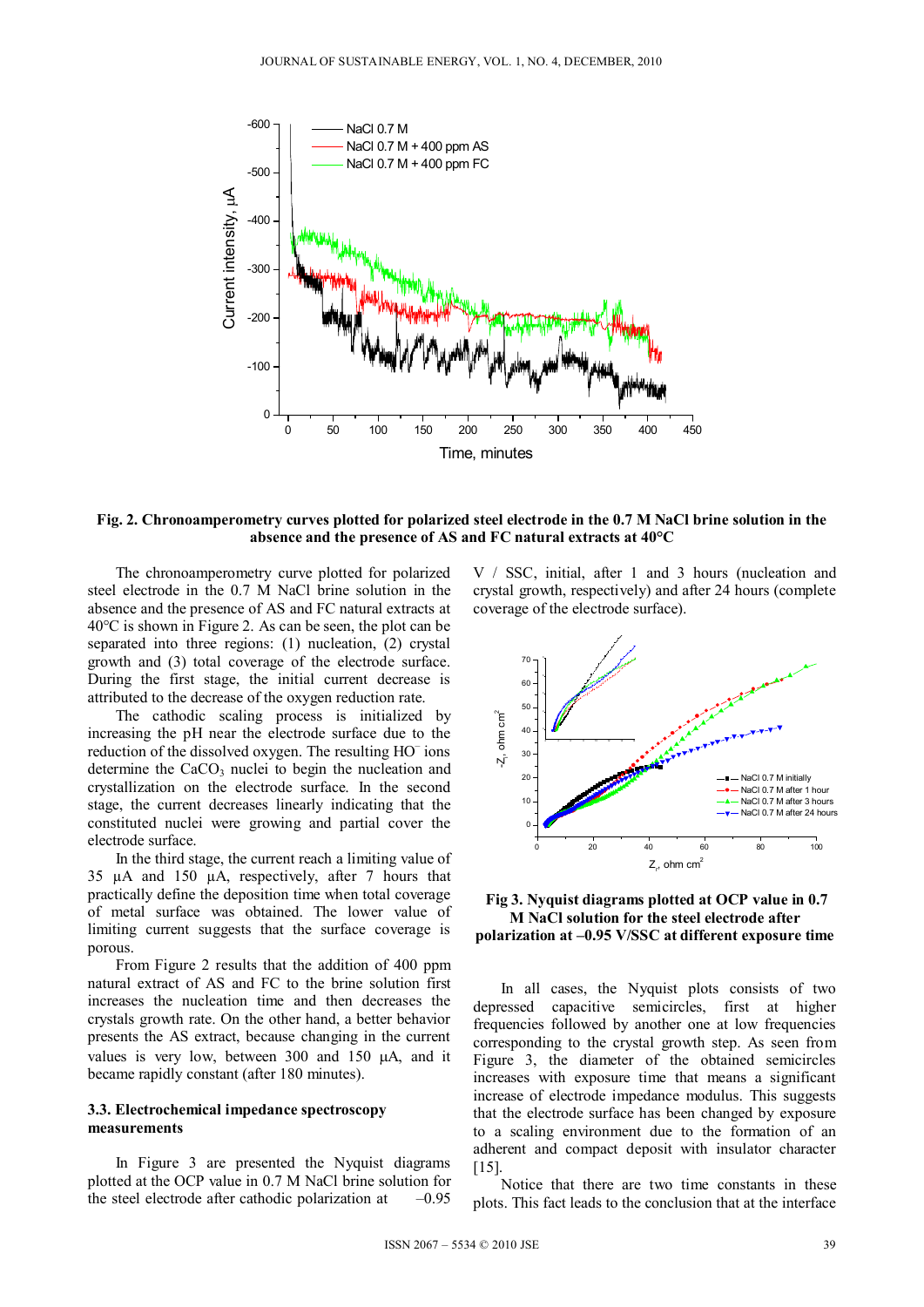are taking place simultaneously multiple stages of the process  $[7, 8]$ : formation and growth of CaCO<sub>3</sub> layer (associated with deposition resistance  $R_f$  and capacity  $CPE<sub>f</sub>$ ); uncovered steel surface due to deposited layer porosity (associated with charge transfer resistance  $R_{\text{ct}}$ and respective capacity  $CPE<sub>dl</sub>$ ); diffusion of oxygen through the calcium carbonate formed layer (associated with the diffusion impedance,  $Z_{\text{diff}}$ ).



**Fig. 4. The equivalent circuit used to determine the impedance parameters for scale process in the NaCl solution in absence and in presence of natural plant extracts** 

In order to determine the impedance parameters for steel surface corrosion and scale process in neutral media several authors [7, 15–18, 20] have used the equivalent electrical circuit model shown in Figure 4.

In Figure 5 are represented the Nyquist diagrams plotted at the OCP value in 0.7 M NaCl brine solution in presence of the investigated natural extracts  $-$  (a) 400 ppm AS and (b)  $400$  ppm FC – for the steel electrode after cathodic polarization at  $-0.95$  V / SSC, initially, after 1, 3 and 24 hours, respectively.



**Fig. 5. Nyquist diagrams plotted at open circuit potential value in 0.7 M NaCl solution for the steel electrode after polarization at –0.95 V/SSC in presence of (a) 400 ppm AS natural extract solution and (b) 400 ppm FC natural extract solution at different exposure time** 



**Fig. 6. Nyquist diagrams plotted at open circuit potential value in 0.7 M NaCl solution for the steel electrode after polarization at –0.95 V/SSC at 3 hours exposure time in absence and in presence of both investigated natural extracts** 

As can be seen in Figure 5a, the impedance spectra present a complete semicircle in high frequency region, followed by a second incomplete semicircle at low frequencies. Increasing exposure time up to 24 hours